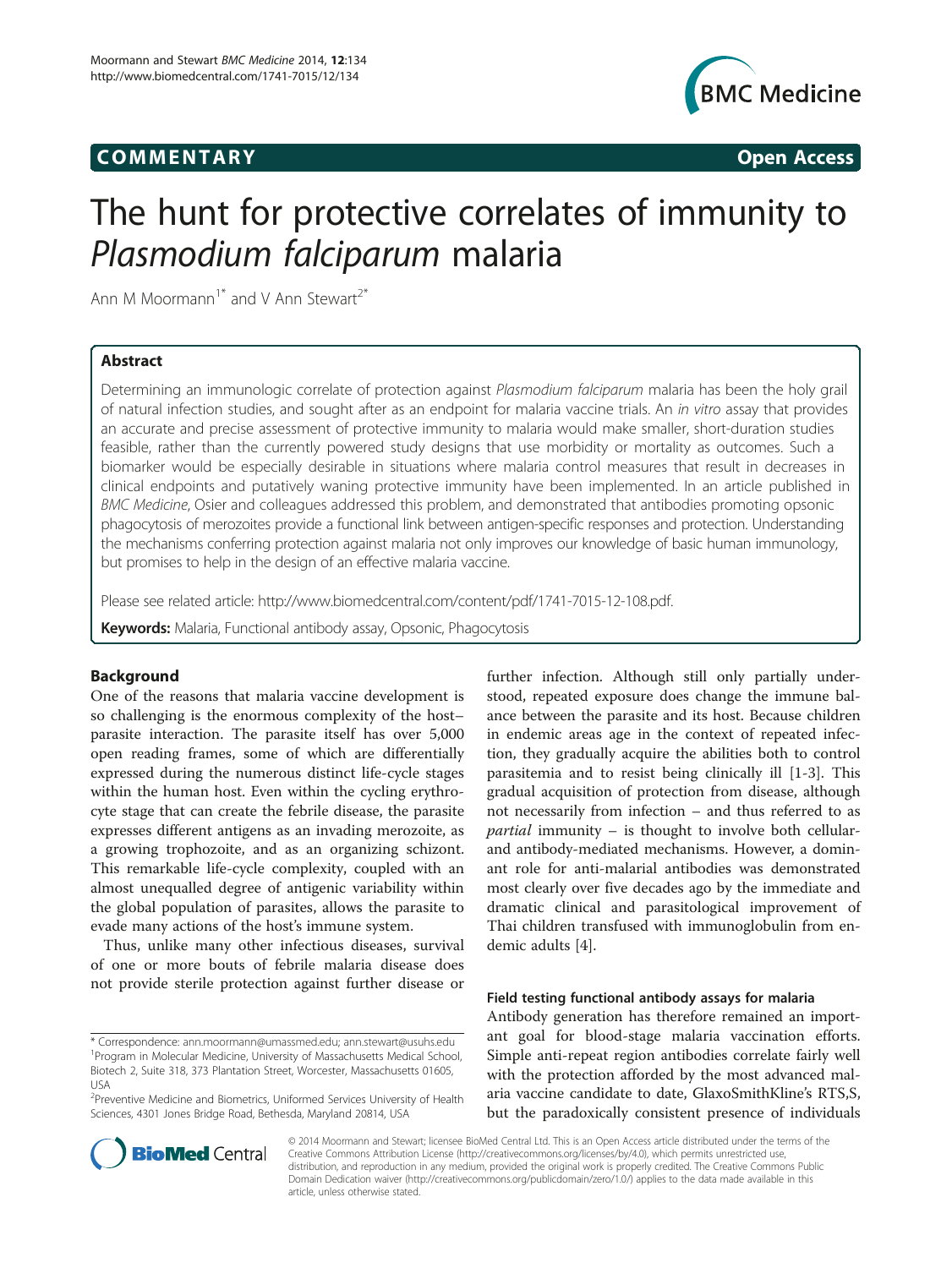<span id="page-1-0"></span>who are protected from challenge with barely detectable antibody responses makes this a less than ideal predictive biomarker [[5\]](#page-2-0) for this sporozoite-stage vaccine. For bloodstage antigens, although high antibody titers can protect against challenge with the cognate antigens [\[6](#page-2-0)], overall titers against the dominant merozoite surface and invasion antigens have correlated poorly with protection from reinfection or disease when measured by simple ELISA [[7](#page-2-0)], making this assay an unreliable surrogate for protection. To date, the only in vitro methods to evaluate the functionality of antibodies to the blood-stage parasite are the growth inhibition assay (GIA), which measures the ability of antibodies to slow the expansion of P. falciparum parasites cultured in human erythrocytes in the incubator [[8](#page-2-0)], and the antibody-dependent cellular cytotoxicity (ADCC) assay, which has been difficult to generalize to the field [[9\]](#page-2-0). In their current paper, Osier and colleagues [\[10](#page-2-0)] have described a new assay, the opsonic phagocytosis assay (OPA), taking advantage of the logical necessity that in vivo, responses include not just the antibodies themselves but the other immune cells with which they interact, thus making this assay more biologically relevant. This new functional assay measures the ability of antibodies to opsonize freshly isolated live merozoites for phagocytosis by macrophages in short-term culture. The authors have carefully characterized this assay, and found that it works with both freshly isolated macrophages within lymphocyte mixtures and with an isolated macrophage cell line. It appears readily reproducible to any laboratory with cell and malaria culture capabilities and a flow cytometer.

The most compelling evidence presented by Osier and colleagues are the correlations within the context of two independent longitudinal cohort studies conducted on the coast in Kenya. The naturally acquired responses measured by this OPA correlated with the ability to resist clinical illness in both groups of children residing in this malaria endemic area. Activity in OPA significantly correlated with IgG ELISA but had a weak correlation with GIA (Spearman's rho −0.358,  $P = 0.041$ ). The addition of this novel functional assay as a biomarker seems a logical step towards a better understanding of the various specificities involved in the development of protective immunity to malaria.

Although the correlation between naturally acquired partial protection and the results of OPA is very suggestive, the link predicting protection against malaria induced by a vaccine presenting a limited number of antigens remains untested. It is possible that a vaccine candidate might induce antibodies that perform well in the OPA, yet fail to predict the outcome of a challenge infection, as has been the case with GIA and anti-malarial antibodies in general. Caution in generalizing to the in vivo situation for vaccine development is warranted because of the relatively short transit time (less than 10 minutes) of merozoites between schizont rupture and re-invasion, although the short duration of the assay may functionally mimic this. Because it is an assay that utilizes a whole, living merozoite, its applicability to screen for efficacy of a single-allele, single-antigen vaccine is difficult to determine. Thus, this tool should be championed as a functional assay that, perhaps through future antigen add-back or blocking experiments, may help dissect the diverse antibody responses developing in sequentially exposed individuals to determine which of them are functionally important in resisting disease. This work also sets the stage to develop similar opsonization assays against the infected red blood cell, which is presented to the host immune responses for a considerably longer duration.

## Conclusions

In the headlong race to develop potential malaria vaccine candidates, the as yet undiscovered 'golden chalice' remains an *in vitro* assay that can, if not predict the efficacy of a vaccine, at least correlate well with it. One of the perennial frustrations of those seeking to understand the interaction of the malaria parasite with the human immune system is its enormous complexity and the limitations in the tools currently available with which to dissect that complexity. Whether for vaccine development or for understanding the basic immunology that underlies the gradual acquisition of partial resistance to the disease manifestations of malaria parasitemia, the technical advance described in the current paper by Osier et al. [[10](#page-2-0)] represents a new tool in the armamentarium of functional immunological assays for malaria.

#### Abbreviations

ADCC: Antibody-dependent cellular cytotoxicity; ELISA: Enzyme-linked immunosorbent assay; GIA: Growth inhibition assay; IgG: Immunoglobulin G; OPA: Opsonic phagocytosis assay.

#### Competing interests

The authors declare that they have no competing interests. The views expressed are those of the author(s) and do not necessarily reflect the official views of the Uniformed Services University of the Health Sciences or the Department of Defense.

#### Received: 17 July 2014 Accepted: 17 July 2014 Published: 8 August 2014

#### References

- Artavanis-Tsakonas K, Tongren JE, Riley EM: The war between the malaria parasite and the immune system: immunity, immunoregulation and immunopathology. Clin Experiment Immunol 2003, 133:145–152.
- 2. Goncalves BP, Huang CY, Morrison R, Holte S, Kabyemela E, Prevots DR, Fried M, Duffy PE: Parasite burden and severity of malaria in Tanzanian children. New Engl J Med 2014, 370:1799–1808.
- 3. Marsh K, Kinyanjui S: Immune effector mechanisms in malaria. Parasite Immunol 2006, 28:51–60.
- 4. Sabchareon A, Burnouf T, Ouattara D, Attanath P, Bouharoun-Tayoun H, Chantavanich P, Foucault C, Chongsuphajaisiddhi T, Druilhe P: Parasitologic and clinical human response to immunoglobulin administration in falciparum malaria. Am J Trop Med Hyg 1991, 45:297–308.